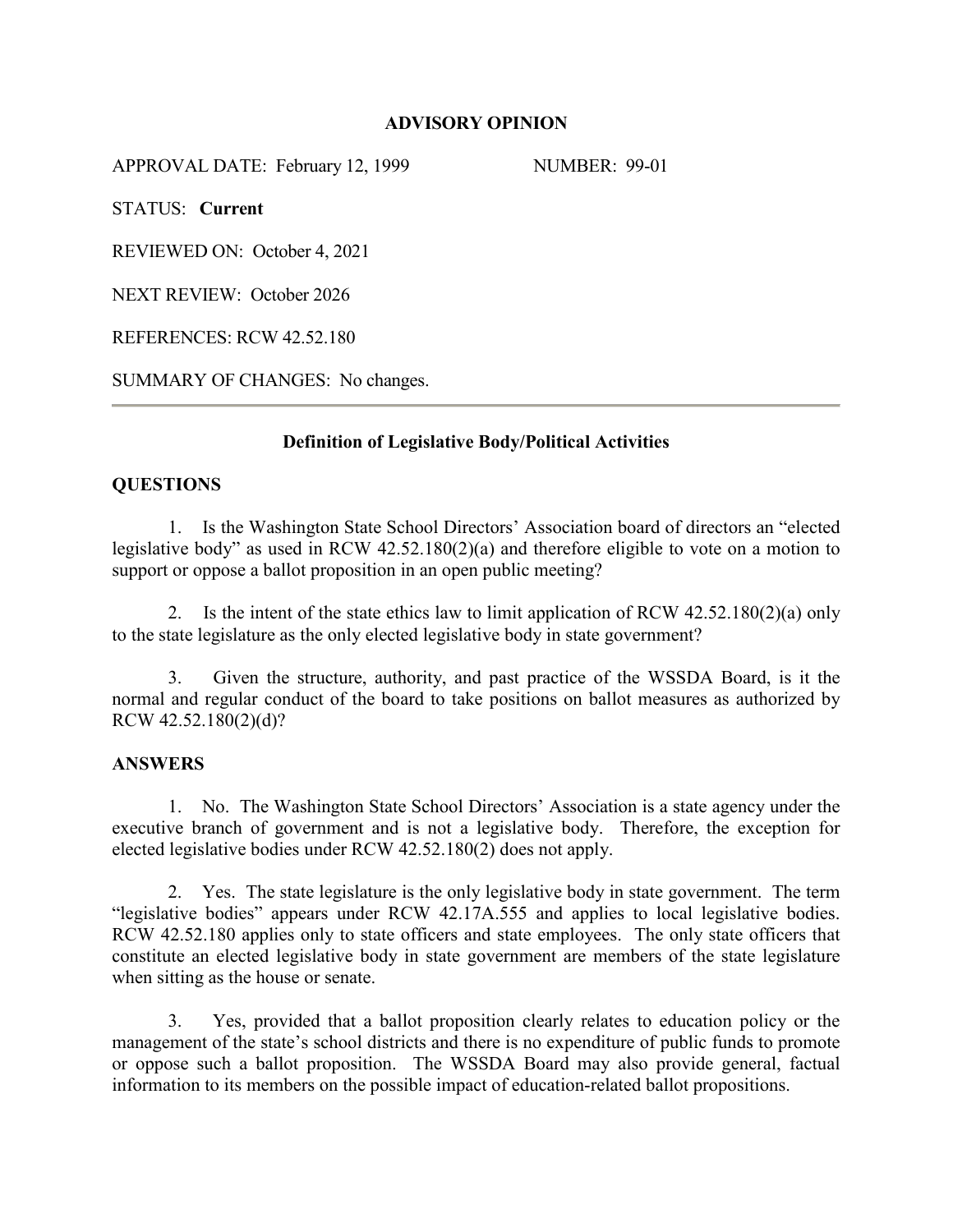# **ANALYSIS**

 $\overline{a}$ 

The first question we consider is whether the WSSDA Board constitutes an "elected legislative body" and is therefore eligible to support or oppose a ballot proposition under the exception in RCW 42.52.180(2)(a). RCW 42.52.180 prohibits state officers and employees from using facilities and public resources for the purpose of assisting a campaign for election of a person to office or for the promotion of or opposition to a ballot proposition. Under RCW 42.52.180(2)(a) this prohibition does not apply to:

Action taken at an open public meeting by members of an elected legislative body to express a collective decision, or to actually vote upon a motion, proposal, resolution, order, or ordinance, or to support or oppose a ballot proposition as long as (i) required notice of the meeting includes the title and number of the ballot proposition, and (ii) members of the legislative body or members of the public are afforded an approximately equal opportunity for the expression of an opposing view.

The Washington State School Directors Association Board of Directors ("WSSDA Board") argues that it is an elected legislative body and therefore subject to this exception. Considerations offered in support of this argument are: (1) WSSDA members and its board of directors are elected<sup>[1](#page-1-0)</sup>; (2) state law authorizes the WSSDA to prepare, adopt and repeal a constitution, rules, regulations, and bylaws for its own organization; and, (3) the board exercises general supervision over WSSDA members, effects policies and procedures, approves the annual budget, and controls expenditures.

A determination of whether the WSSDA Board is an elected legislative body does not depend on the election of its members, but rather on whether the fact of election and the duties and responsibilities of the WSSDA Board are sufficient to lay claim that it is an elected legislative body.

Chapter 28A.345 RCW establishes the WSSDA as an "agency of the state" created to coordinate programs and procedures relating to policymaking and to control and manage the school districts. RCW 28A.345.010. The WSSDA is also charged with "preparing and submitting to the superintendent of public instruction, reports and recommendations which pertain to an increase in the efficiency of the common school system." RCW 28A.345.040. In exercising these functions, the WSSDA Board supervises its members, effects policies and procedures, approves budgets, and controls expenditures. The Board believes that these duties and responsibilities clearly constitute executive functions similar to those exercised by the heads of other executive branch agencies.

In addition, while the term "elected legislative body" is not defined in RCW 42.52, "legislative" is commonly defined as "of or pertaining to legislation," "decided by or resulting from legislation," "empowered to create laws," and "of or pertaining to a legislature." Webster's II New Riverside University Dictionary, 685 (1994). Based on these definitions, the WSSDA Board would not be a legislative body because it neither enacts nor is empowered to create laws. Therefore, there are no reasonable grounds to believe that the WSSDA Board is an "elected legislative body" within the meaning of RCW 42.52.180(2)(a).

<span id="page-1-0"></span> $<sup>1</sup>$  The membership of the WSSDA is every school board member from the public common school districts in the state. School</sup> board members are elected to four- or six-year terms by the registered voters in each school district. The officers of the WSSDA Board are elected by the entire membership of the organization.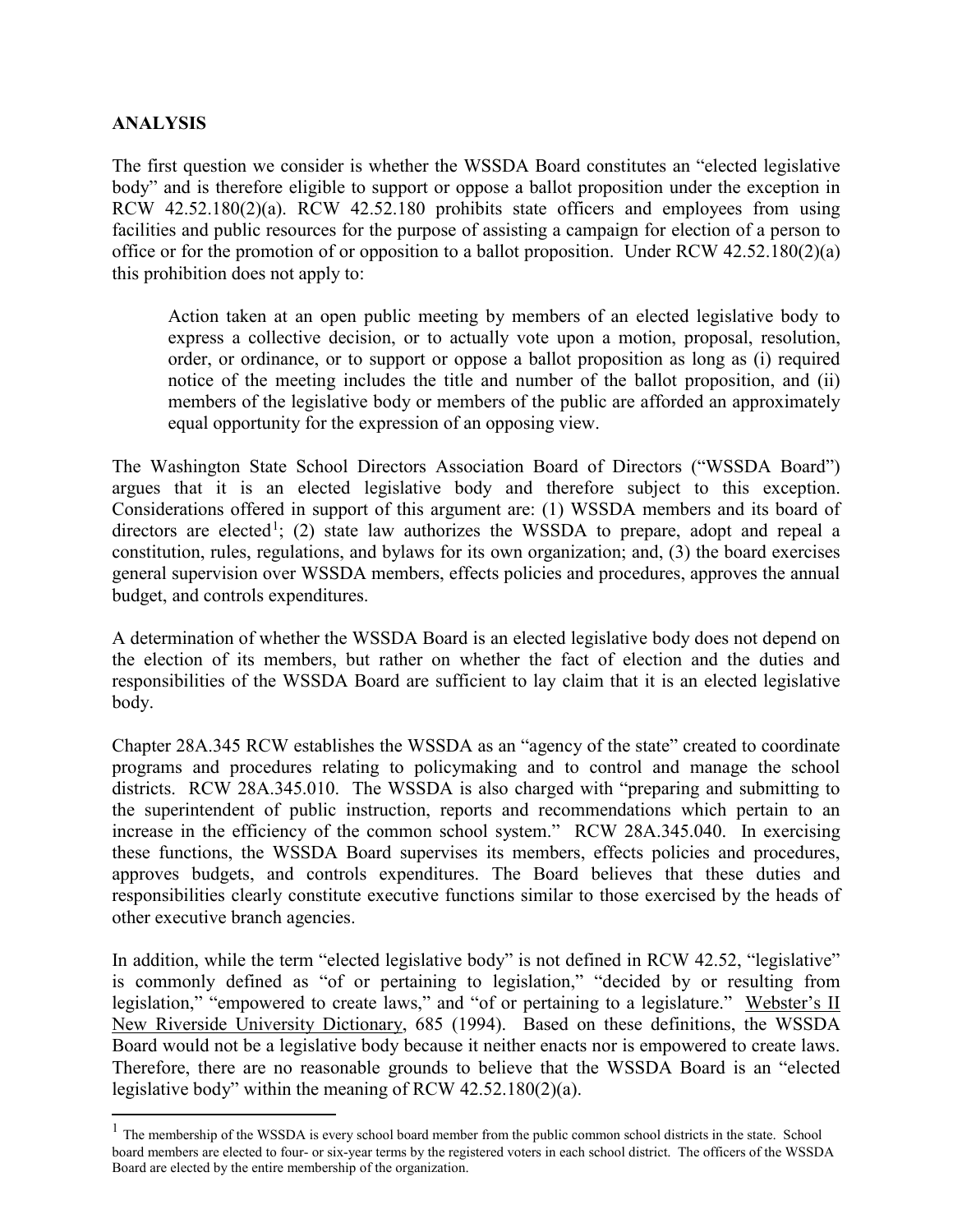The second issue concerns the question of legislative intent behind the adoption of RCW 42.52.180(2)(a). The WSSDA Board argues that in adopting Chapter 42.52, the legislature authorized legislative bodies to take positions on ballot measures, and that it is unlikely that the legislature meant itself to be the only body encompassed under this provision.

In ascertaining the legislative intent behind RCW 42.52.180, the Board considered the recommendations of the Commission on Ethics in Government and Campaign Practices to the Legislature in its final report issued on January 6, 1994. In discussing the use of public resources for political campaigns, the Commission specifically referenced RCW 42.17A.555, and recommended that the prohibitions contained therein be included in the state's ethics law. The Commission's report also proposed exceptions to the general prohibition for "statewide elected officers and legislators."[2](#page-2-0)

Under RCW 42.17A.555(4), the provisions of RCW 42.17A.555<sup>[3](#page-2-1)</sup> do not apply to any person who is a state officer or state employee under RCW 42.52.010, because state officers and state employees are subject to RCW 42.52.180. RCW 42.52.010(18) and (19) respectively define a "state officer" and a "state employee" as:

> [E]very person holding a position of public trust in or under an executive, legislative, or judicial office of the state. 'State officer' includes . . . members of the legislature together with the secretary of the senate and the chief clerk of the house of representatives, holders of elective officers in the executive branch of state government, chief executive officers of state agencies, members of boards, commissions, or committees with authority over one or more state agencies or institutions, and employees of the state who are engaged in supervisory, policymaking, or policy-enforcing work.

> [A]n individual who is employed by an agency in any branch of state government. . . .

The only state officers that constitute an "elected legislative body" by definition are members of the legislature when acting collectively as the house and senate. Therefore, the exception under RCW 42.52.180(2)(a) applies only to the state legislature.

The final question for consideration concerns the issue of whether the fact that the WSSDA Board has taken positions on ballot measures in the past is sufficient to establish that such action constitutes "normal and regular conduct" for the purposes of RCW  $42.52.180(2)(c)$ . The WSSDA Board relies on King County Council v. Public Disclosure Commission as precedent. In this case, the Washington State Supreme Court held that the King County Council's practice of taking positions on ballot measures was "regular" because the state constitution authorized King County, as a county with a home rule charter, to exercise broad power unless restricted by the state constitution or state law, and because the King County charter provided that the council could make declarations of policy without the force of law. King County Council v. Public Disclosure Commission, 93 Wn.2d 559, 611 P.2d 1227 (1980).

<span id="page-2-0"></span> $\overline{a}$  $2$  See the Commission's Final Report, (January 6, 1994), pp. 13-15.

<span id="page-2-1"></span><sup>&</sup>lt;sup>3</sup> The Public Disclosure Commission enforces the prohibitions in RCW 42.17A.555 for local jurisdictions.